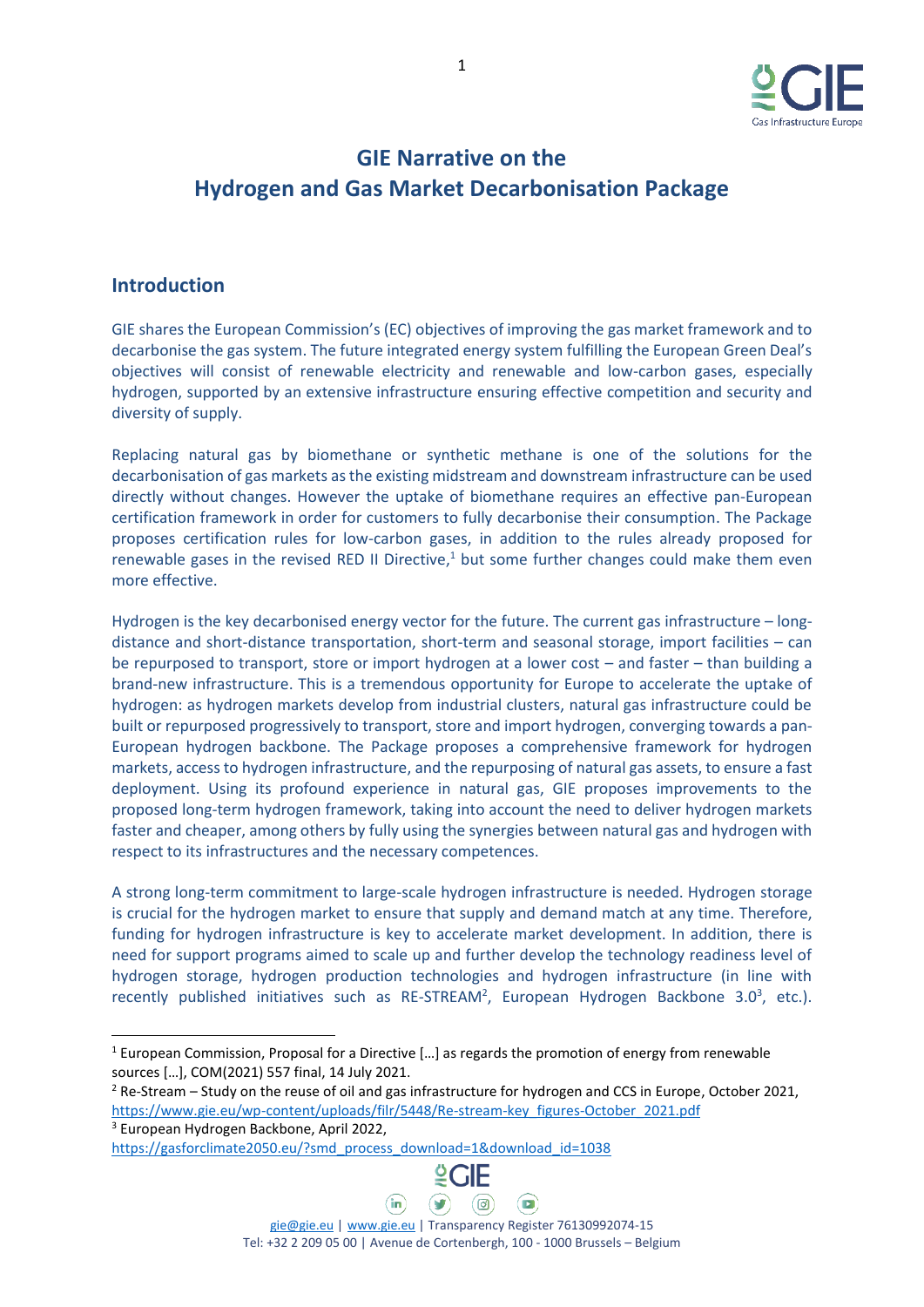Moreover, there is also a need for substantial investment support for the repurposing of existing natural gas underground storage facilities into hydrogen storage facilities to ensure the rapid implementation of these cost-intensive projects.

Furthermore, the distinction between transmission and distribution level and their established commercial relationships has worked well in the electricity and natural gas market. While acknowledging that the hydrogen market and natural gas market will not completely look identical, this distinction should also be considered for the hydrogen system, especially since a large share of SME industrial customers are connected to the distribution grid.

In this document, GIE proposes several measures to make the Hydrogen and Gas Market Decarbonisation Package more effective, using its long experience in developing natural gas markets. It is structured in 5 sections:

- 1. "Towards an integrated energy system" proposes improvements to the energy framework across sectors, including horizontal and vertical unbundling, in order to achieve a more efficient energy system in the long term;
- 2. "Improving the existing gas market framework" focuses on the existing framework for natural gas, especially on gas quality management;
- 3. "Fostering renewable and low-carbon gases and hydrogen in infrastructure and markets" analyses the critical issue of the certification of renewable and low-carbon gases and hydrogen and proposes solutions for a more rapid uptake of domestic production;
- 4. "Delivering hydrogen infrastructure and markets" deals with the key objective of deploying hydrogen as a decarbonised energy vector in the EU: market organisation, open-access infrastructure, tariff principles, evolution of the regulatory framework towards a pan-European hydrogen market;
- 5. "Improving security of gas supply and gas storage" shortly analyses the proposals at the light of the recent war on Ukraine that caused the EC's proposal to amend the Security of gas Supply Regulation of 23 March 2022. More details are provided in GIE's response to the REPowerEU communication. 4

GIE remains committed to working together with all stakeholders to improve the Hydrogen and Gas Market Decarbonisation Package in order to better fulfil the European Union's objectives.

In this document, "Dir." refers to the "Proposal for a Directive […] on common rules for the internal markets in renewable and natural gases and in hydrogen [recast]" (COM(2021) 803 final, 15.12.2021) and "Reg." refers to the "Proposal for a Regulation on the internal markets for renewable and natural gases and for hydrogen (recast)" (COM(2021) 804 final, 15.12.2021).

## **1. Towards an integrated energy system**

As stated in the "EU strategy on energy system integration" published by the EC in July 2020, **sector integration** will make it easier to optimise and modernise the EU's energy system as a whole. The Package states that "the joint operation of hydrogen networks and gas or electricity grids can create synergies and should thus be allowed" (Dir. recital 68). Although the Package contains several measures that promote synergies, other provisions could make them more effective.

<sup>4</sup> [Making REpowerEU successful with gas infrastructure,](https://www.gie.eu/press/making-repowereu-successful-with-gas-infrastructure/) GIE, May 2022.



[gie@gie.eu](mailto:gie@gie.eu) | [www.gie.eu](http://www.gie.eu/) | Transparency Register 76130992074-15 Tel: +32 2 209 05 00 | Avenue de Cortenbergh, 100 - 1000 Brussels – Belgium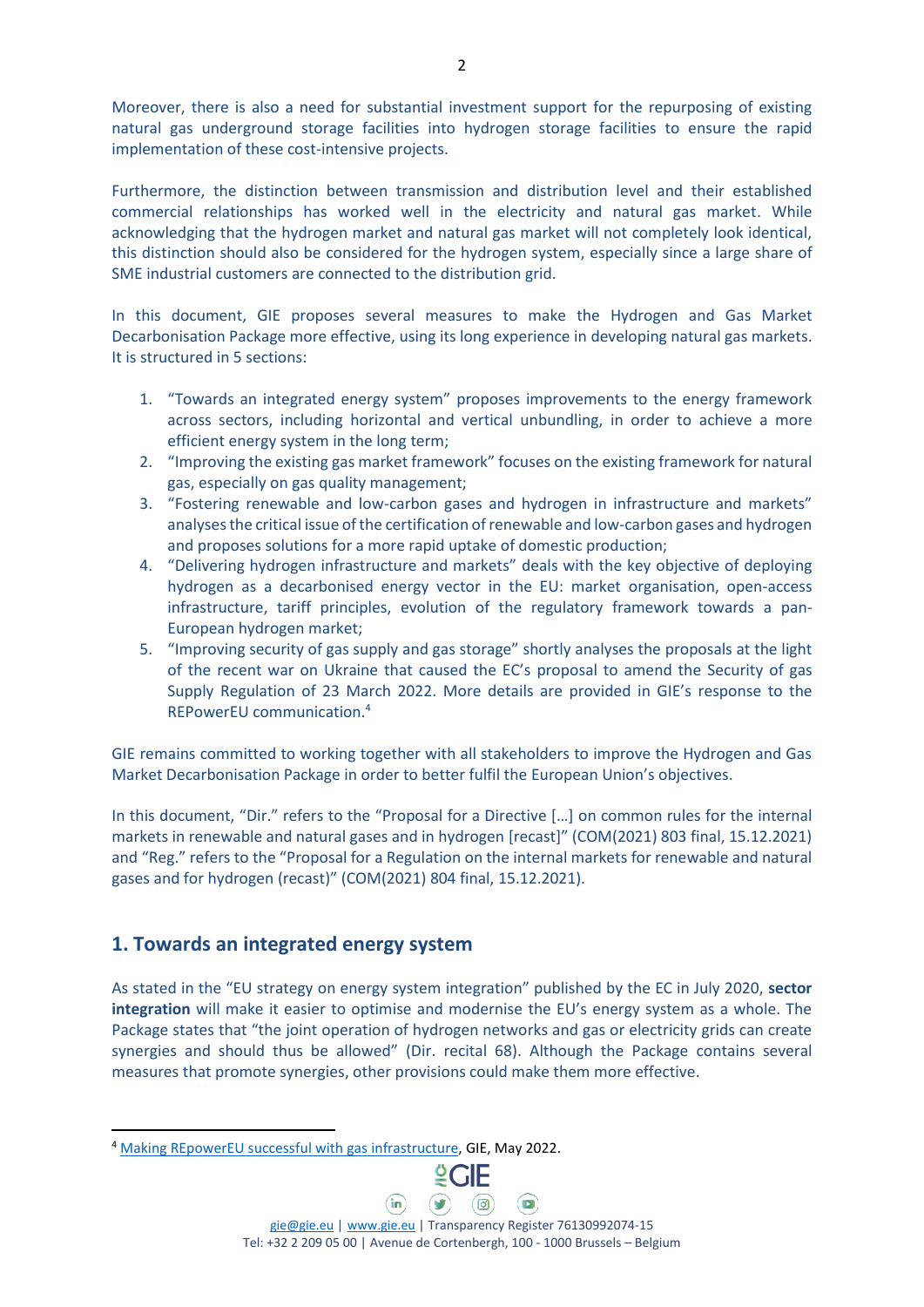GIE welcomes the proposal on **common methodology scenarios for the Ten-Year Network Development Plans (TYNDPs)** of gas, electricity and hydrogen, in line with the Green Deal objectives at European level, and in line with the National Climate Plans at Member State level. The wide consultation of stakeholders in the drafting process will also improve the consistency of the TYNDPs, leading to a more optimised energy system.

However, the Package should acknowledge that the existing ENTSOG-led TYNDP process has proven to be efficient and contributed to the development of the internal gas market and will be needed to ensure that investments in hydrogen are done within a long-term perspective in terms of future demand (sizing/dimensioning, location, timing). Such an exercise should be carried out in coordination with ENTSO-E to ensure maximum energy system benefits. Scenario planning for hydrogen transmission and storage infrastructure should therefore be integrated into the ENTSOG TYNDP process, building on national and/or regionals plans and based on the different maturity levels of hydrogen markets (Dir. art. 52). Hereby, Storage Systsem Operators, Transmission System Operators (TSOs) and LNG system operators should become obligatory participants in this planning process. In addition, the obligation for LNG and storage system operators to make a market assesment for renewable and low-carbon gases is counter-productive as gas TSOs will anyway take storage and LNG terminals into account for their analysis of the relevant gas markets (Reg. art. 8).

Numerous studies and initiatives of gas infrastructure operators in the last few years have demonstrated that **natural gas infrastructure could be repurposed to hydrogen** at a lower cost than building brand-new infrastructure. Steps are being made by gas TSOs to develop hydrogen transport.<sup>5</sup> Indeed, in ENTSOG's TYNDP 2022, promoters have already submitted 88 projects in the hydrogen infrastructure category and 73 further transmission projects for the safe, secure and efficient transport of up to 100% hydrogen and/or contributing to fuel switch. It would be efficient to recognize that the activities of gas TSOs and HNOs are very similar and that synergies should be used to the full extent possible. Therefore, the provision on **horizontal unbundling** preventing gas TSOs to become HNOs within one single legal company should be removed. The unbundling of accounts ensures sufficient transparency between the regulatory asset bases for natural gas and hydrogen (Dir. art. 63).

Furthermore, the concept of **combined operator** should allow one single entity to carry out several natural gas and hydrogen activities: gas transmission, gas distribution, LNG regasification, gas storage, hydrogen network activities, hydrogen terminal and hydrogen storage (Dir. art. 45).

The Package proposes two separate **market organisations for hydrogen and natural gas, reflecting their different maturity levels**. GIE is of the opinion that many elements of the natural gas framework serve as a good basis, after 20 years of improvements towards an efficient liberalised pan-European gas market. Moreover, the hydrogen network operator has similar roles and responsibilities as the gas transmission system operator. In the short term however, the rapid build-up of hydrogen markets should be the main driver for a simple and effective framework.

Both the EC and EU regulators have confirmed that the current unbundling models for energy infrastructure have proven to function well. Therefore, **all three vertical unbundling models** (ownership unbundling, independent system operator and independent transmission operator)

 $(in)$ 

- [Dutch Hydrogen](https://www.gasunie.nl/en/expertise/hydrogen/hydrogen-backbone) Backbone and [HyWay27 study](https://www.hyway27.nl/en/latest-news/hyway-27-realisation-of-a-national-hydrogen-network)
- [German H2 Start Net 2030](https://fnb-gas.de/en/hydrogen-network/h2-start-net-2030-from-the-ndp-gas-2020-2030/)
- [HyDeal España](https://www.enagas.es/stfls/ENAGAS/Notas%20de%20prensa/15022021%20Final%20English%20-%20HyDeal%20Espan%CC%83a_OK.pdf)



[gie@gie.eu](mailto:gie@gie.eu) | [www.gie.eu](http://www.gie.eu/) | Transparency Register 76130992074-15 Tel: +32 2 209 05 00 | Avenue de Cortenbergh, 100 - 1000 Brussels – Belgium

(ම)

 $\sqrt{2}$ 

 $\mathsf{Q}\mathsf{CIF}$ 

 $(\bullet)$ 

<sup>&</sup>lt;sup>5</sup> Please find a list of innovative projects here: GIE – The European gas infrastructure can help deliver the EU [Hydrogen Strategy](https://www.gie.eu/innovation-lab/)

Please find also some concrete steps by EU Member States and/or our members below: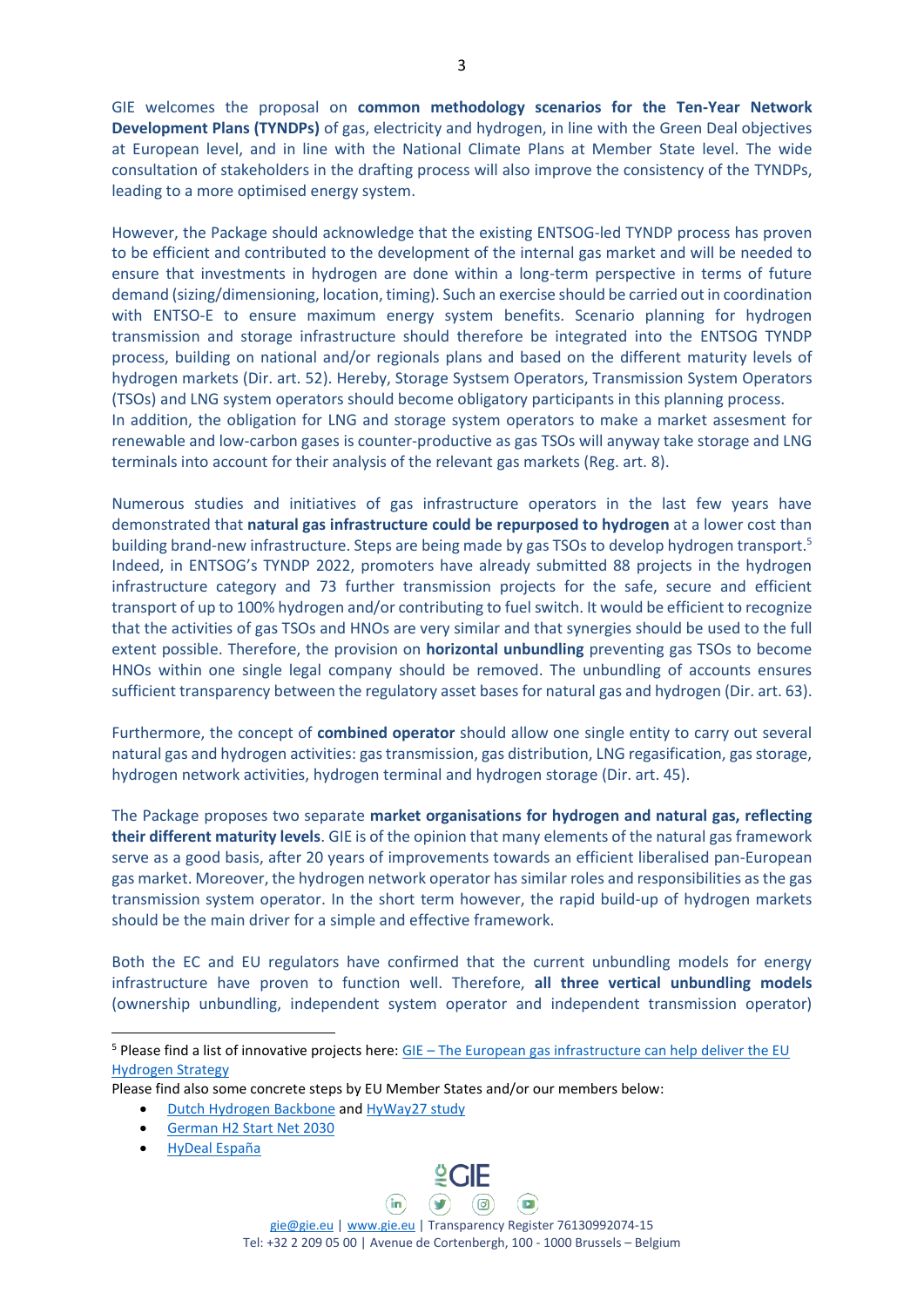should be extended to hydrogen network operators, guaranteeing a level-playing field across Member States. The restriction to ownership unbundling would prevent gas TSOs under the ITO model in numerous Member States from owning and operating a hydrogen network after 2030. This would have the immediate practical effect of disincentivising their investmentsinto hydrogen and undermine the creation of a pan-European hydrogen backbone. GIE therefore proposes to remove the 2030 timelimit applicable to the ITO model for HNOs and to allow it after 2030 (Dir. art. 62).

**Confidentiality provisions** should be aligned with the vertical unbundling models (Dir. art. 50(1)). It would make sense that the single European transparency platform covers all non-network activities: LNG terminal, hydrogen terminal, natural gas storage and hydrogen storage (Reg. art. 31(4); Reg. art. 31(6)).

To enable and foster decarbonisation, **infrastructure operators, including gas TSOs, should be allowed to invest in decarbonisation technologies and innovative projects enabling sectoral integration**, such as the operation of power-to-gas facilities, hydrogen blending/deblending and gas quality management, independently from their unbundling model.

GIE proposes to introduce the concept of a "**Regulatory sandbox for innovative infrastructure projects**", that is also in line with the REPowerEU commuication brought forward by the European Commission to allow innovative business models along the whole infrastructure value chain for a certain time frame under regulatory supervision. The aim of the regulatory sandbox is to ensure legal and financial security for innovative projects during a limited period of time, in order to bring down the cost of innovation, reduce barriers to entry, and allow regulators to collect important insights before taking further regulatory actions.

GIE welcomes the option that Member States may allow **financial transfers between regulated services for gas and hydrogen**. Due to the significant investment needs into the hydrogen network and the (likely low) utilisation rate during the early stages of hydrogen market development, a transparent (albeit limited) mutualisation of costs between gas and hydrogen infrastructure will stabilise and align the unitary costs and tariffs for the benefit of users of both systems. The separation of regulatory asset bases (RABs) – "accounting unbundling" – for natural gas and hydrogen networks ensures sufficient transparency to trace any financial transfer between natural gas and hydrogen under the close scrutiny of regulatory authorities. An additional legal separation between HNOs and TSOs is therefore not proportionate and would only lead to slower developments, unnecessary costs and administrative burden (Reg. art. 4).

In addition, the rules regarding **disclosure of commercially-sensitive information** and operation of joint services could result in a situation where some synergies between TSOs and HNOs could be prevented. Limitations on information exchange and cooperation that could jeopardise effective infrastructure planning should be amended (Dir. art. 36(1); Dir. art. 50; Dir. art. 57).

Hydrogen markets should be generally designed on the basis of the current gas market, in order to maximise efficiency and synergies. However, the creation of a European Network of Network Operators for Hydrogen ("ENNOH"), separate from the ENTSO for gas ("ENTSOG"), would not foster efficiency and synergies, but increase administrative costs and burden instead. GIE calls for the **full integration of the hydrogen activities of ENNOH within ENTSOG**, such as network code design and monitoring, network planning and security of supply, in order to provide a sound framework for hydrogen market growth, especially while the hydrogen market remains immature. ENTSOG has developed the necessary expertise and experience – including effective cooperation with ENTSO-E – to fulfill the foreseen hydrogen activities as well as the TYNDP for Gas 2022 is already designed to



[gie@gie.eu](mailto:gie@gie.eu) | [www.gie.eu](http://www.gie.eu/) | Transparency Register 76130992074-15 Tel: +32 2 209 05 00 | Avenue de Cortenbergh, 100 - 1000 Brussels – Belgium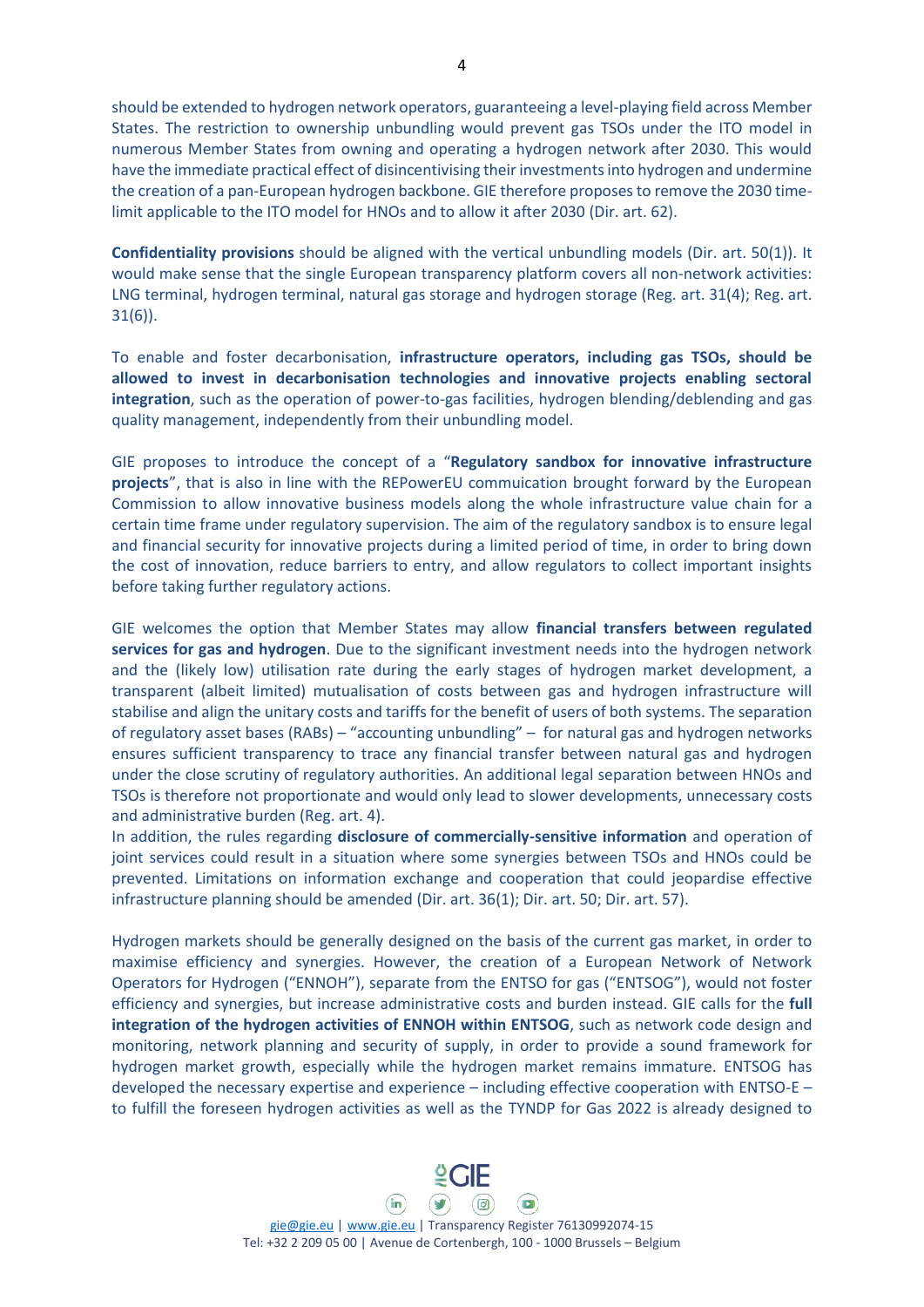assess hydrogen infrastructure in line with the future TEN-E Regulation (Reg. art. 21-23 ; Reg. art. 27- 29; Reg. art. 34; Reg. art. 38; Reg. art. 40-47; Reg. art. 52-54).

In order to ensure efficient long-term network planning and efficient operation of a hydrogen network, the responsibilities and the tasks must be clearly defined. There will be some Member States with more than one designated hydrogen network operator. For some of these countries, it might be more efficient to transfer certain tasks from a regional operator to a national or cross-border operator. Therefore, GIE proposes to give Member States the possibility to transfer one or more of the tasks to one of the other designated hydrogen network operators if they consider it relevant and appropriate to ensure efficient long-term cross-sectoral planning and operation (Dir. art. 46(4)).

#### **2. Improving the existing gas market framework**

GIE welcomes the EC's proposals to improve the existing gas market framework, in order to better achieve the objectives of the Green Deal. In particular, the removal of the Gas Regional Investment Plans, that partly duplicates ENTSOG's TYNDP, is a good and efficient initiative.

GIE agrees with the proposals to improve the cooperation between storage and LNG terminals operators towards a more **efficient use of all infrastructure** within one Member State or regionally; gas TSOs should cooperate as well (Dir. art. 35(9)).

As in the current regulated framework, gas TSOs should continue to have **access to the network of other gas TSOs**, in order to ensure that TSOs are able to perform their transmission services properly. This holds especially for cross-border transmission services but can also be important on a national level if multiple TSOs are present within a country (Dir. art.27(2)).

The possibility for Member States to **assign one or several TSO responsibilities to another TSO than the owner** of the transmission system does not require to be introduced with an EU provision (Dir. art. 35(7)).

When cross-border interconnection points between adjacent TSOs are merged into a **virtual interconnection point (VIP)**, TSOs that have chosen the dual model should not be obliged to transfer it to the VIP as in the current gas market design (Reg. art. 5(3)).

In line with the measure put forward by the EC in its communication "REPowerEU", GIE proposes a **discount of 100% of TSOs' regulated tariffs at entry points from and exit points to storage facilities as well as at all entry points from LNG terminals**to incentivize suppliers to store gas before the winter season and to incentivize suppliers to import LNG now as well as renewable and low-carbon gases in the future. Where appropriate, national regulatory authorities may set lower discount tariffs, taking into account the need for stable financial frameworks for existing investments (Reg. art. 16).

GIE welcomes the inclusion of provisions on **gas quality handling**, which allow gas TSOs to ensure the smooth functioning of gas and hydrogen networks, in line with applicable gas quality standards, provided the investments and related costs are recognised by the regulatory framework (Reg. art. 19; Reg. art. 20).

Regarding **hydrogen blends,** GIE supports the introduction of the obligation for TSOs to accept gas flows with a hydrogen content of **up to 5% by volume at Interconnection Points**. However, gas TSOs and storage system operators need the possibility to assess the stability of gas quality parameters for new connections to their facilities. Underground gas storages will continue to provide flexibility and play a role in facilitating hydrogen blending. The consequences of hydrogen admixtures, especially on



[gie@gie.eu](mailto:gie@gie.eu) | [www.gie.eu](http://www.gie.eu/) | Transparency Register 76130992074-15 Tel: +32 2 209 05 00 | Avenue de Cortenbergh, 100 - 1000 Brussels – Belgium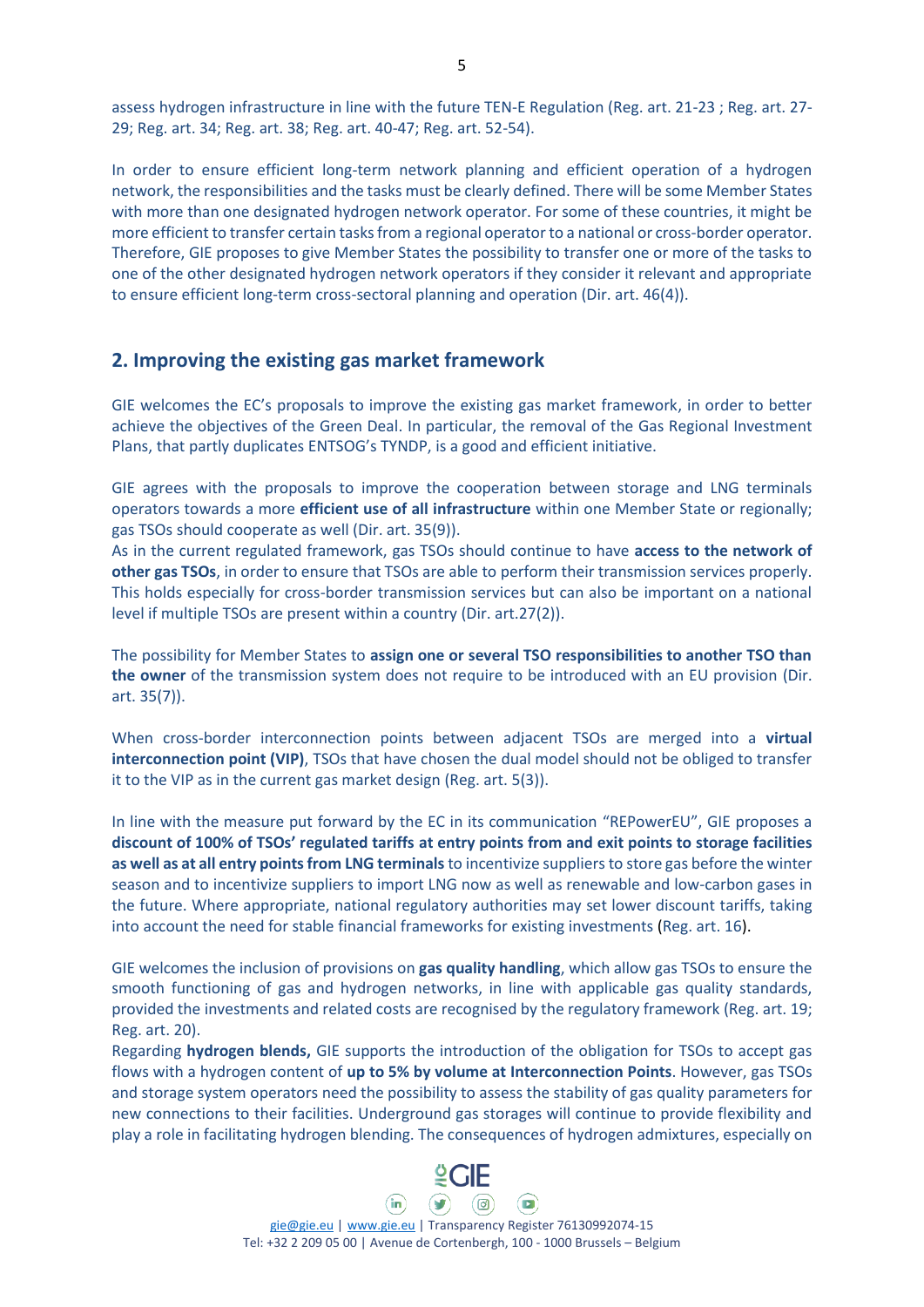the integrity of the storage facility, are to be carefully assessed case by case before handling mixtures with more than 2% (volume) of hydrogen. The additional costs for the respective gas infrastructure operators shall be recognised subject to the approval by the relevant national regulatory authorities (Reg. art. 20).

GIE supports the process of **dispute settlement on gas quality at interconnection points**. Beyond the process already described in the Commission proposal, exemptions should be possible, with the approval of the concerned regulatory authorities at both sides of the interconnection point and the European Commission, in duly justified cases (e.g. Wobbe Index,  $O_2$  content, H<sub>2</sub> content, etc.) (Reg. art. 19).

# **3. Fostering renewable and low-carbon gases and hydrogen in infrastructure and markets**

GIE welcomes the inclusion of low-carbon gases and low-carbon hydrogen within the future gas and hydrogen market framework. However the methodology to calculate the 70% greenhouse gas saving threshold would not be determined before the end of 2024. This uncertainty would prevent gas TSOs and market players to deploy technologies that decarbonise gases or hydrogen, because they are not certain they would qualify as "low-carbon" gases or hydrogen. GIE asks to **clarify as soon as possible the methodology to calculate the 70% greenhouse gas saving threshold** in the Directive (Dir. art. 2(10-12)).

The **certification system** should be well-adapted to the functioning of energy markets. For the gas and hydrogen markets, it means that the information on the origin and sustainability characteristics of renewable and low-carbon gases and hydrogen should not be physically assigned to gas mixes flowing in the European gas infrastructure and should be documented in certificates traded separately from the gas commodities. This set-up, called "**book-and-claim**", is already embedded in the Guarantees of Origin (GO) system – a system of electronic tradable certificates introduced in RED II for key renewable energy carriers, including renewable gases and electricity. The GO system has been in use for more than ten years, which means that its application to low-carbon gases would require minimal administrative or financial resources (Dir. art. 8; Dir. art. 85; Annex I). GOs should be transferable from one sector to another, e.g. from renewable electricity to renewable hydrogen or synthetic methane. Hereby, it is important that the durations of the GOs are taking into account the physical availability of the green energy.

In the context of the introduction of the Union Database, it is important to consider gas infrastructure as a single logistical facility, composed of transmission and distribution networks as well as underground gas storage facilities and LNG terminals.

While renewable and low-carbon gases should be incentivized, the proposal for an *ex-post* **tariff discount at cross-border interconnection points of the natural gas networks for renewable and lowcarbon gases** risks fragmenting the gas market, with adverse impacts to its functioning. It would require operators to separate *ex-post* flows of renewable and low-carbon gases from natural gas, which is too complex to implement and in contradiction with the mandatory entry-exit access regime. The introduction of an **inter-TSO compensation (ITC) mechanism for renewable and low-carbon gases in the gas network**, once the revenue of a TSO is reduced by 10% as a result of applying the discount, would be unnecessarily complex and overly burdensome. Indeed, constant re-design and renegotiation of TSOs' costs and revenues would be required to take account of:

- any change in the share of renewable and low-carbon gases in the total gas consumption;
- any new connection of renewable or low-carbon gas to a TSO's gas network; and/or

 $\left(\mathbf{v}\right)$ 

 $(in)$ 

[gie@gie.eu](mailto:gie@gie.eu) | [www.gie.eu](http://www.gie.eu/) | Transparency Register 76130992074-15 Tel: +32 2 209 05 00 | Avenue de Cortenbergh, 100 - 1000 Brussels – Belgium

 $\overline{\mathsf{C}}$  and  $\overline{\mathsf{C}}$ 

(ම)

 $\left( \blacksquare \right)$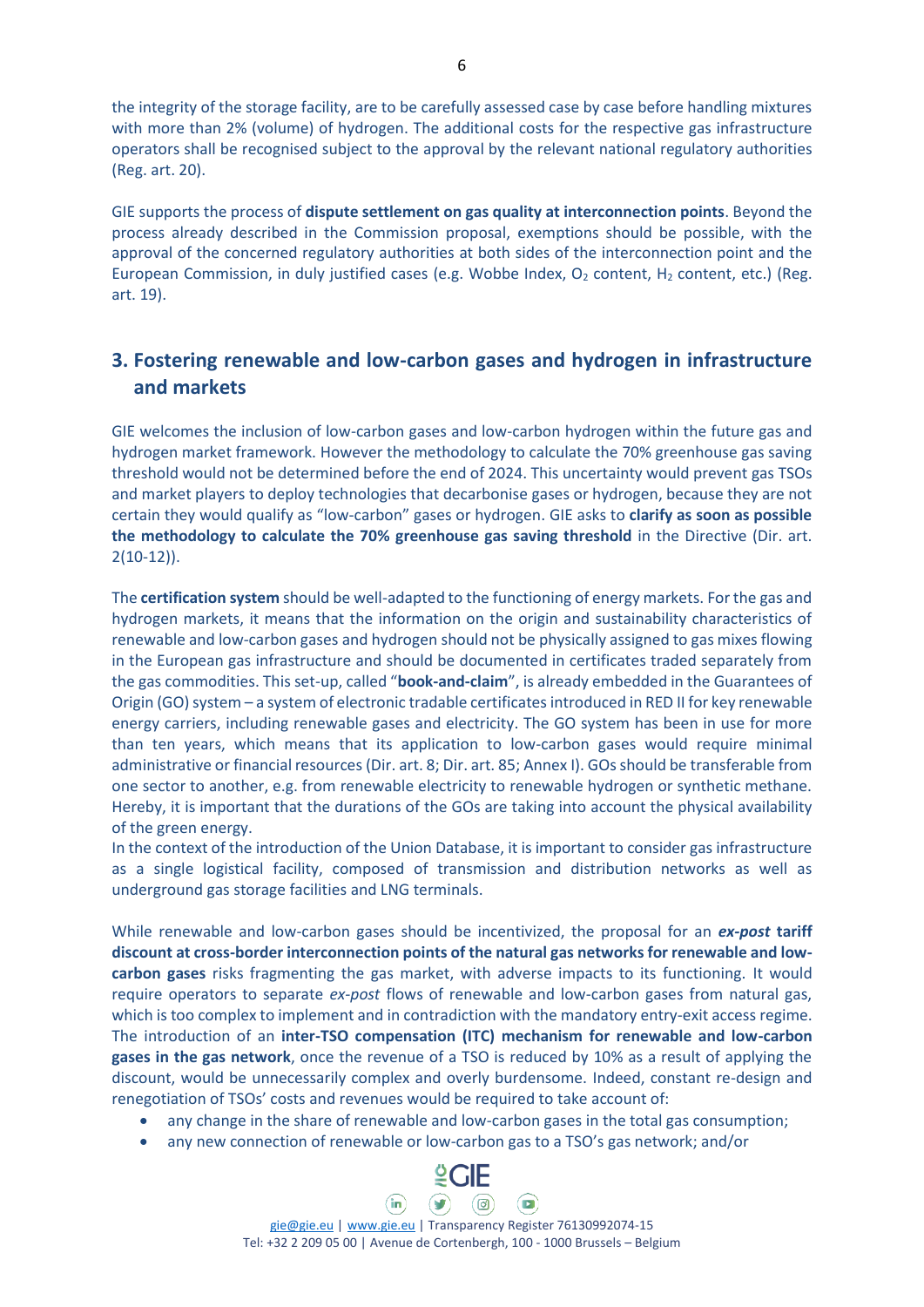• any change in flow pattern at interconnection points.

Uncertainties regarding the ITC mechanism and the resulting uncertainties regarding the return on new infrastructure investment is likely to seriously hamper and postpone investments. Furthermore, it is noted in the EC's Explanatory Memorandum that "few stakeholders support the removal of intra-EU cross-border tariffs". Cross-border tariffs for renewable and low-carbon gases should be based on the current gas market arrangements of the Tariff Network Code, that lead to cost-reflective tariffs (Reg. art. 16).

### **4. Delivering hydrogen infrastructure and markets**

As hydrogen is becoming a key decarbonised energy carrier of the future EU energy system, the development of hydrogen infrastructure and markets is the cornerstone of the Package. GIE welcomes the measures proposed to incentivize transport, storage and import infrastructure along with market developments, in order to support the growing demand, from unconnected industrial clusters to a full pan-European hydrogen system and market, ensuring effective competition and security and diversity of supply.

Some **definitions** should be clarified to match the exact scope of the Package: "hydrogen storage facility" should refer to large facilities except facilities receiving only minor amounts for hydrogen blending; "hydrogen terminal" and "supply" should include, not only liquefied hydrogen and ammonia but also other hydrogen carriers (such as methanol or LOHC) for the transport and storage of hydrogen over long distances (Dir. art.2(6), art. 2(8), art. 2(23)).

In order to foster the **repurposing of natural gas storage into hydrogen storage facilities**, **and also LNG terminals into hydrogen import terminals,** as well as the development of new hydrogen storage facilities and hydrogen import terminals, existing authorisation procedures for storage facilities and hydrogen import terminals should also apply to the storage of hydrogen and import of hydrogen, as is proposed for the transport of hydrogen (Dir. art. 7(7-8)).

A **regulated third-party access regime for hydrogen storage** is justified to trigger the necessary investments and provide operators with a stable regulatory environment. At the same time, some deviations from regulated third-party access should be allowed for specific areas and market conditions (Dir. art. 33).

As the current configurations of hydrogen markets in the EU are very heterogeneous, GIE welcomes provisions that allow a **certain level of derogations from default rules** to reflect the various stages of market development. In any case, derogations should end when the relevant infrastructure is connected to a fully-developed, meshed hydrogen network (Dir. art. 48).

Hydrogen terminals can play different roles in different Member States, depending on national circumstances and import/export needs. Therefore Member States should be able to decide on the **third-party access regime for hydrogen terminals** which best fits their respective markets and ensure a swift deployment of the hydrogen market (Dir. art. 32(1)).

The introduction of a system of **financial compensation to ensure financing of cross-border hydrogen infrastructure in the absence of cross-border tariffs** – effectively an ITC mechanism for hydrogen – would seriously deter investors from taking interest in investments into cross-border hydrogen infrastructure and thus hinder a swift development of hydrogen networks in the EU. Investors seek



[gie@gie.eu](mailto:gie@gie.eu) | [www.gie.eu](http://www.gie.eu/) | Transparency Register 76130992074-15 Tel: +32 2 209 05 00 | Avenue de Cortenbergh, 100 - 1000 Brussels – Belgium

(ම)

 $\sqrt{2}$ 

 $\mathsf{Q}\mathsf{CIF}$ 

 $\left(\mathbf{v}\right)$ 

 $(in)$